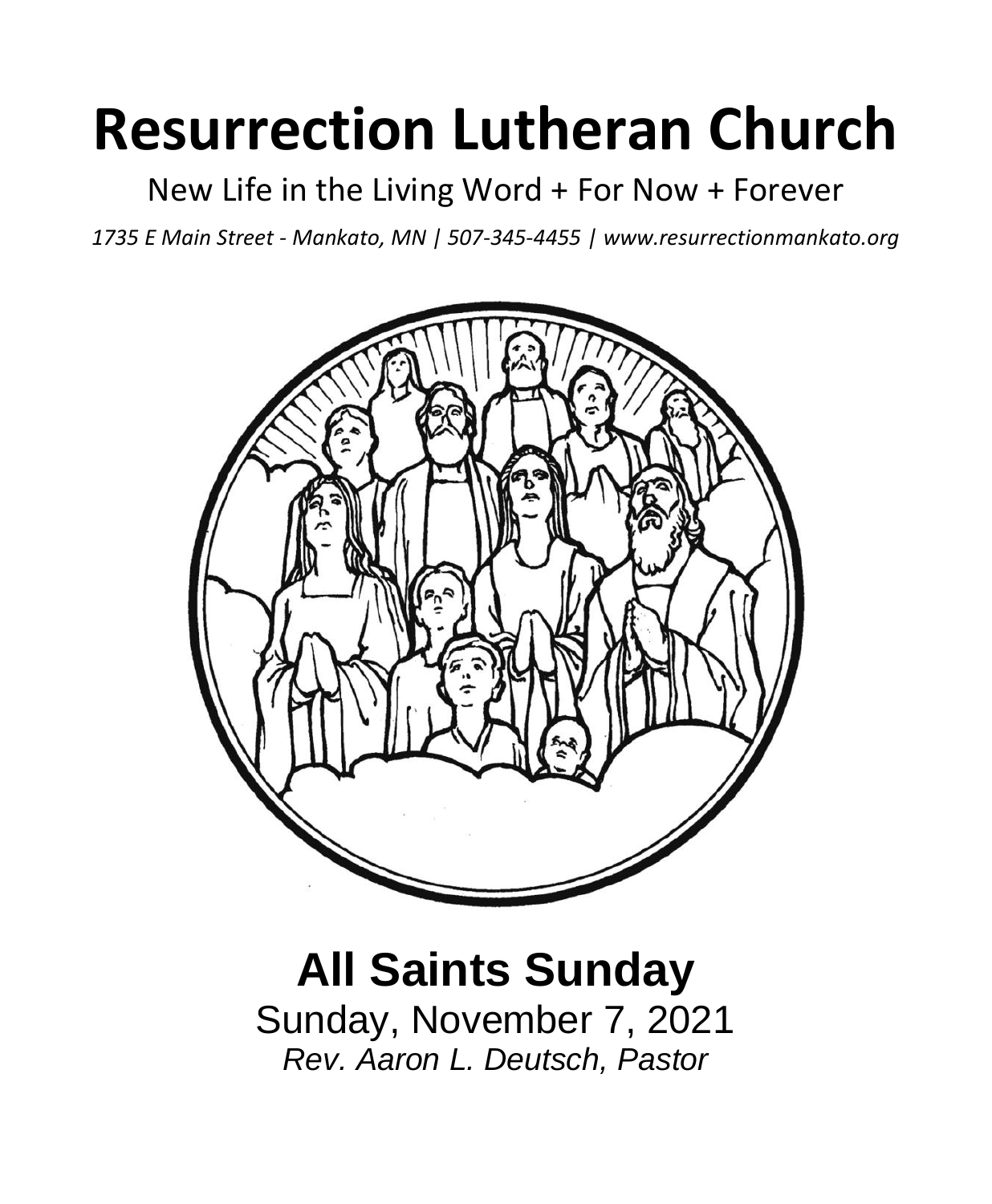*On this, All Saints Sunday, we remember the lives of those faithful Christians who have gone before us unto death in the past year. The Scriptures offer us hope in the promise of Jesus' resurrection power in our lives. We look forward to seeing the Lamb of God face to face in that place where tears no longer exist. Christ is our comforter and King forever; his life is our life and we live to worship him.*

#### **PRELUDE**

#### **WELCOME** and **ANNOUNCEMENTS**

#### **ALL SAINTS SUNDAY LITANY**

P: Blessed be the Holy Trinity – Father, Son and Holy Spirit – who gives us life and all we need, redeems and calls us children of God; who grants and keeps us in the one true faith.

#### **C: Amen.**

P: Gracious God, you are to be praised for the women and men whose faithful witness to your love inspires each generation of your people:

**C: For Abraham and Sarah, who believed your promise even when they were old and barren.** 

P: For the prophet Isaiah, who in a time marked by terror and uncertainty, proclaimed the coming Messiah.

**C: For Ruth, whose loyalty to Naomi became a model of faithfulness for people of every time and place.** 

P: For Esther, who risked her life to save God's people.

### **C: For Paul, the Apostle of Christ, who preached the Gospel to Jews and Gentiles despite persecution, stoning, and betrayal.**

P: For Mary Magdalene, and the women on Easter morning, who ran from the tomb crying out that Jesus was alive. With all of these brothers and sisters in the faith who make up the great cloud of witnesses surrounding us in our journey through this world, and in joyful expectation of the resurrection to eternal life, we remember also this day those from this faith family who have gone before us and now rest from their labors in Jesus Christ: Charlotte Meschke, Loren Clobes and Alice Schroeder.

Let us pray: God of salvation, we remember with thanksgiving all who have died in the hope of the resurrection. Surround them with the light of your presence. We give you thanks, for by his death our Savior Jesus Christ destroyed the power of death, and by his resurrection he opened the kingdom of heaven to all believers. Make us certain that because Christ lives we shall live also, and that neither death nor life, nor things present nor things to come, will be able to separate us from your love in Christ Jesus our Lord, who lives and reigns with you and the Holy Spirit, one God, now and forever. Amen.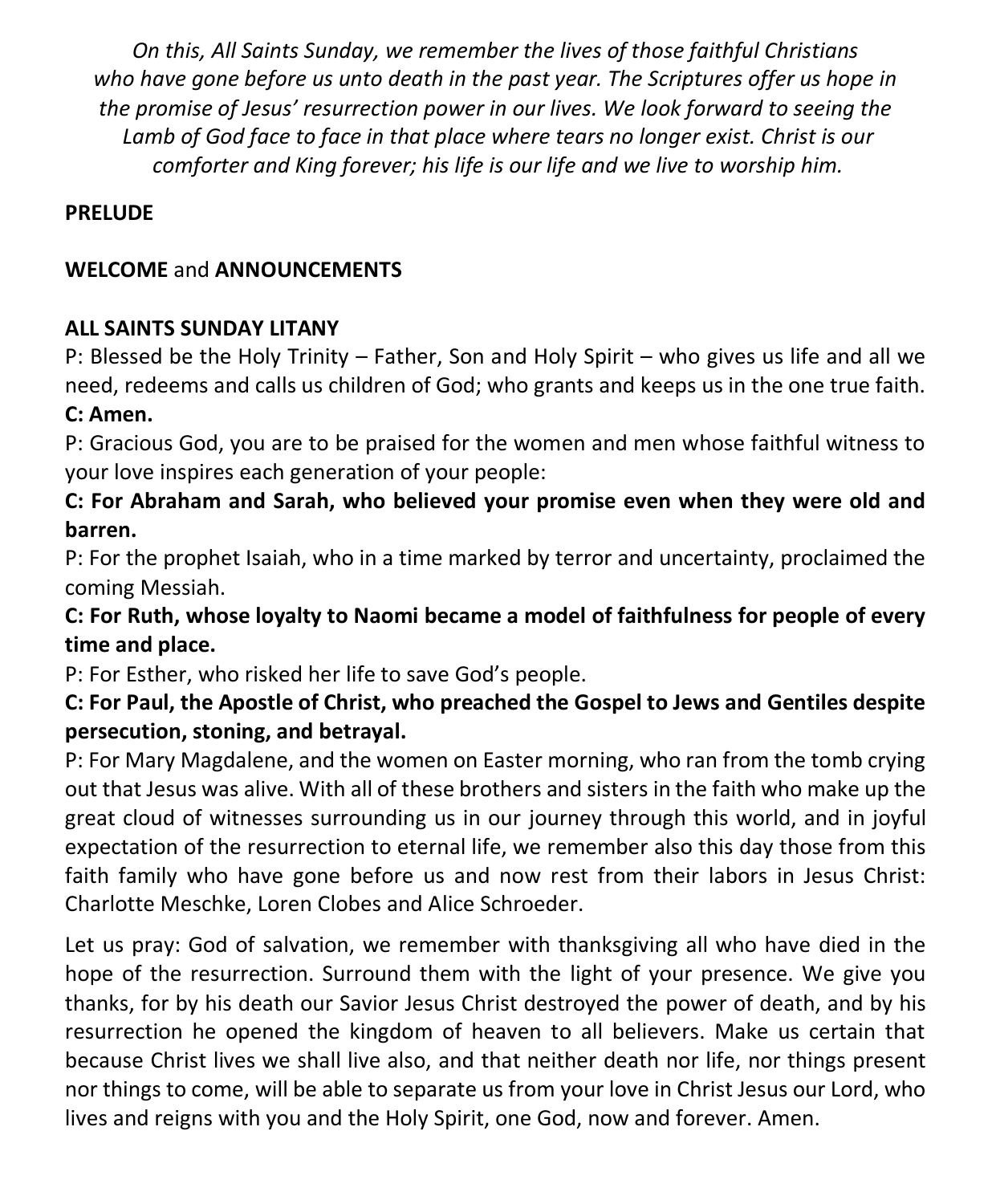# **CONFESSION AND FORGIVENESS OF SIN**

P: The grace of our Lord Jesus Christ, the love of God, and the communion of the Holy Spirit be with you all.

# **C: And also with you.**

P: Father of all mercy and consolation, come to the help of your people, turning us from our sin to live for you alone. Give us the power of your Holy Spirit that we may confess our sin, receive your forgiveness and grow into the fullness of Jesus Christ, our Savior and Lord. **C: Amen.** 

P: Let us confess our sin in the presence of God and of one another.

*Silence is kept for reflection and self-examination*

P: Most merciful God,

**C: We have sinned against you in thought, word, and deed, and are not worthy to be called your children. Have mercy on us and turn us from our sinful ways. Bring us back to you as those who were once dead but now have life, through our Savior Jesus Christ. Amen.**

P: The Lord is gracious and full of compassion, slow to anger and abounding in love. Through the Holy Spirit God gives life, freedom from the power of sin, and resurrection from the dead. In the name of Jesus Christ, your sins are forgiven. Live and walk in the newness of life.

**C: Amen.** 

# **PRAYER OF THE DAY**

P: The Lord be with you.

# **C: And also with you.**

P: Let us pray…

**All: Beloved God, in Christ you have drawn all your people into one, holy communion. Grant that as we remember the saints who have gone before us, we are strengthened for lives of faithful service to you so that the world will know your blessed presence. Bring us all at the last to the feast which has no end where all will be one; through Jesus Christ, our Lord. Amen.**

# **FIRST READING: Revelation 7:9-17 (ESV**)

<sup>9</sup>After this I looked, and behold, a great multitude that no one could number, from every nation, from all tribes and peoples and languages, standing before the throne and before the Lamb, clothed in white robes, with palm branches in their hands, <sup>10</sup>and crying out with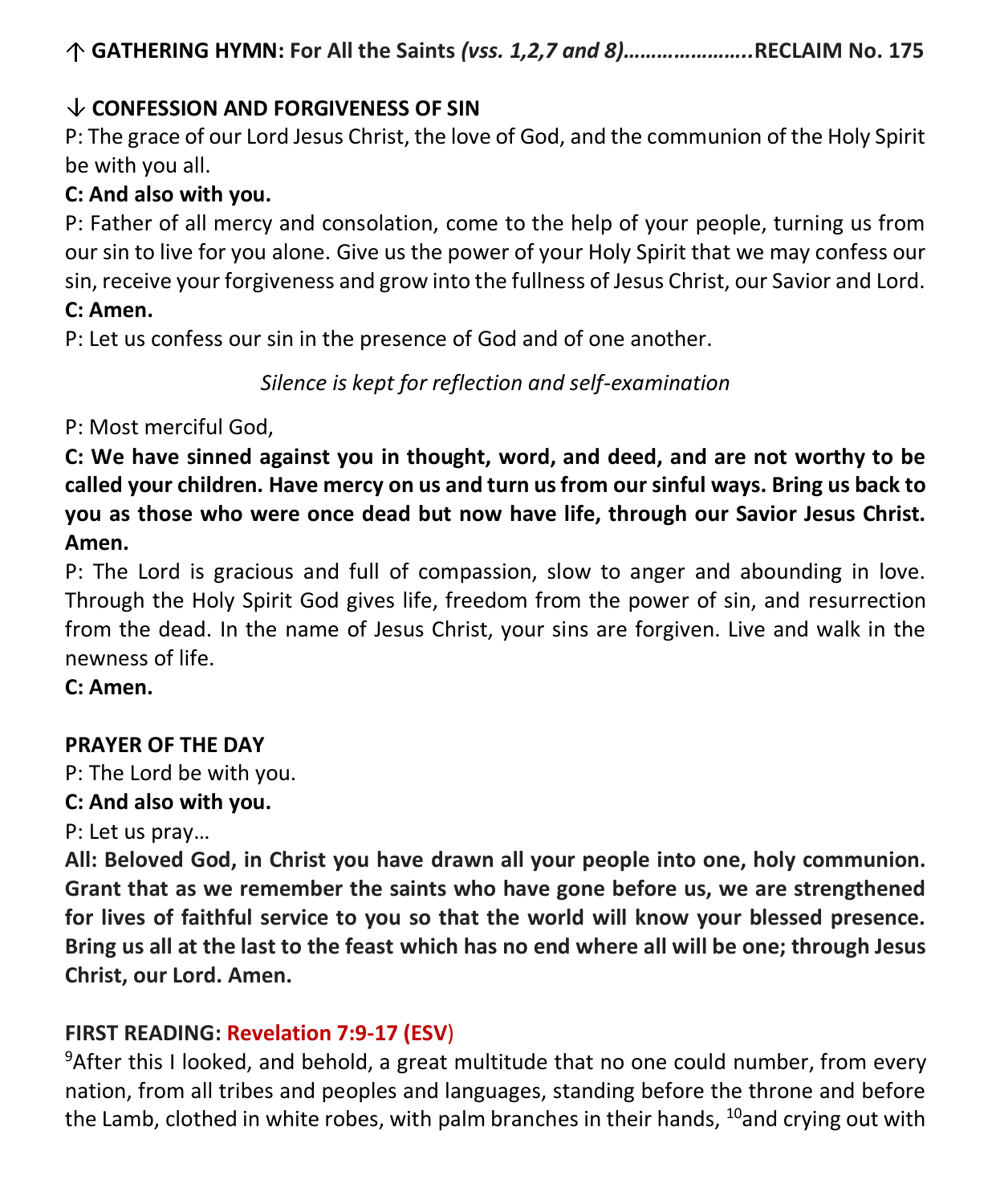a loud voice, "Salvation belongs to our God who sits on the throne, and to the Lamb!" <sup>11</sup>And all the angels were standing around the throne and around the elders and the four living creatures, and they fell on their faces before the throne and worshiped God,  $^{12}$ saying, "Amen! Blessing and glory and wisdom and thanksgiving and honor and power and might be to our God forever and ever! Amen." <sup>13</sup>Then one of the elders addressed me, saying, "Who are these, clothed in white robes, and from where have they come?"  $^{14}$  said to him, "Sir, you know." And he said to me, "These are the ones coming out of the great tribulation. They have washed their robes and made them white in the blood of the Lamb.  $15$  Therefore they are before the throne of God, and serve him day and night in his temple; and he who sits on the throne will shelter them with his presence.  $^{16}$ They shall hunger no more, neither thirst anymore; the sun shall not strike them, nor any scorching heat.  $^{17}$ For the Lamb in the midst of the throne will be their shepherd, and he will guide them to springs of living water, and God will wipe away every tear from their eyes."

R: The Word of the Lord.

**C: Thanks be to God!** 

# **SECOND READING: 1 John 3:1-3 (ESV)**

<sup>1</sup>See what kind of love the Father has given to us, that we should be called children of God; and so we are. The reason why the world does not know us is that it did not know him. <sup>2</sup>Beloved, we are God's children now, and what we will be has not yet appeared; but we know that when he appears we shall be like him, because we shall see him as he is. <sup>3</sup>And everyone who thus hopes in him purifies himself as he is pure.

R: The Word of the Lord.

**C: Thanks be to God!** 

# **GOSPEL READING: Matthew 5:1-12 (ESV)**

P: The Holy Gospel according to Saint Matthew, the 5th Chapter.

# **C: Glory to you, O Lord!**

<sup>1</sup>Seeing the crowds, he went up on the mountain, and when he sat down, his disciples came to him.

 $2$ And he opened his mouth and taught them, saying:

<sup>3</sup>"Blessed are the poor in spirit, for theirs is the kingdom of heaven.

<sup>4</sup>"Blessed are those who mourn, for they shall be comforted.

<sup>5</sup>"Blessed are the meek, for they shall inherit the earth.

<sup>6</sup>"Blessed are those who hunger and thirst for righteousness,

for they shall be satisfied.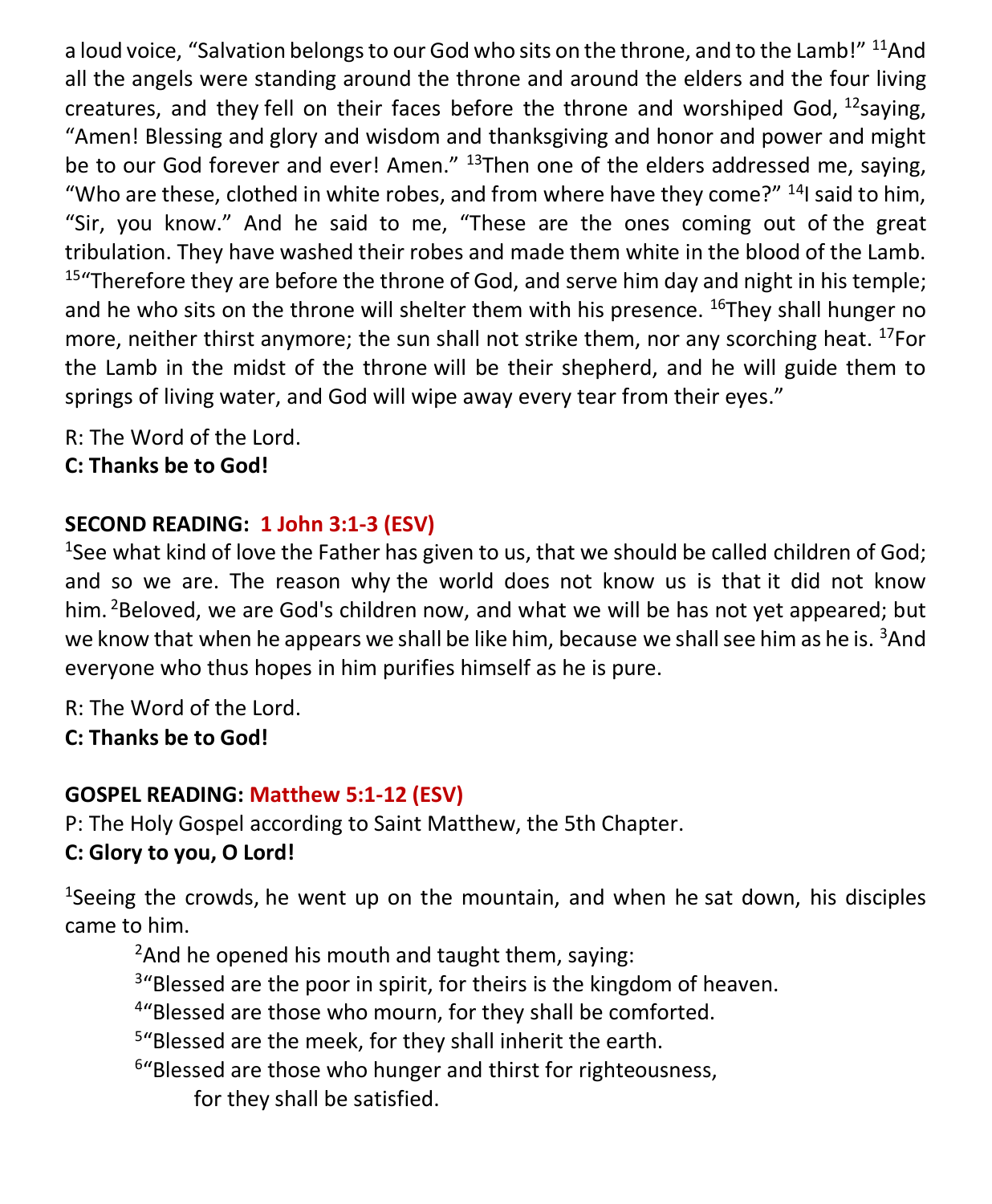<sup>7</sup>"Blessed are the merciful, for they shall receive mercy. 8"Blessed are the pure in heart, for they shall see God. <sup>9</sup>"Blessed are the peacemakers, for they shall be called sons of God. <sup>10</sup>"Blessed are those who are persecuted for righteousness' sake, for theirs is the kingdom of heaven.

 $11^{\prime\prime}$ Blessed are you when others revile you and persecute you and utter all kinds of evil against you falsely on my account. <sup>12</sup> Rejoice and be glad, for your reward is great in heaven, for so they persecuted the prophets who were before you.

P: This is the Gospel of our Lord! **C: Praise to you, O Christ!** 

**SERMON…………………………..Rev. Julie Smith,** *LCMC Coordinator for Districts and Fellowships*

**HYMN OF THE DAY: I Know That My Redeemer Lives** *(vss. 1,2,7,8)***…..RECLAIM No. 274**

#### **OFFERING** and **OFFERING RESPONSE**

*As ushers bring forward the offering,* please stand to *sing the Doxology: Praise God from whom all blessings flow. Praise Him all creatures here below. Praise Him above ye heav'nly host. Praise Father, Son, and Holy Ghost. Amen*

#### **PRAYERS OF THE PEOPLE**

Each petition ends with the words *Lord, in your mercy*. Please respond by saying *Hear our prayer.*

**THE INSTALLATION** of **REV. AARON L. DEUTSCH**

**THE NICENE CREED** 

**We believe in one God, the Father, the Almighty, maker of heaven and earth, of all that is, seen and unseen.**

**We believe in one Lord, Jesus Christ, the only Son of God,**

 **eternally begotten of the Father, God from God, Light from Light,**

 **true God from true God, begotten, not made, of one Being with the Father.**

 **Through him all things were made.**

 **For us and for our salvation he came down from heaven;**

 **by the power of the Holy Spirit**

 **he became incarnate from the virgin Mary, and was made man. For our sake he was crucified under Pontius Pilate;**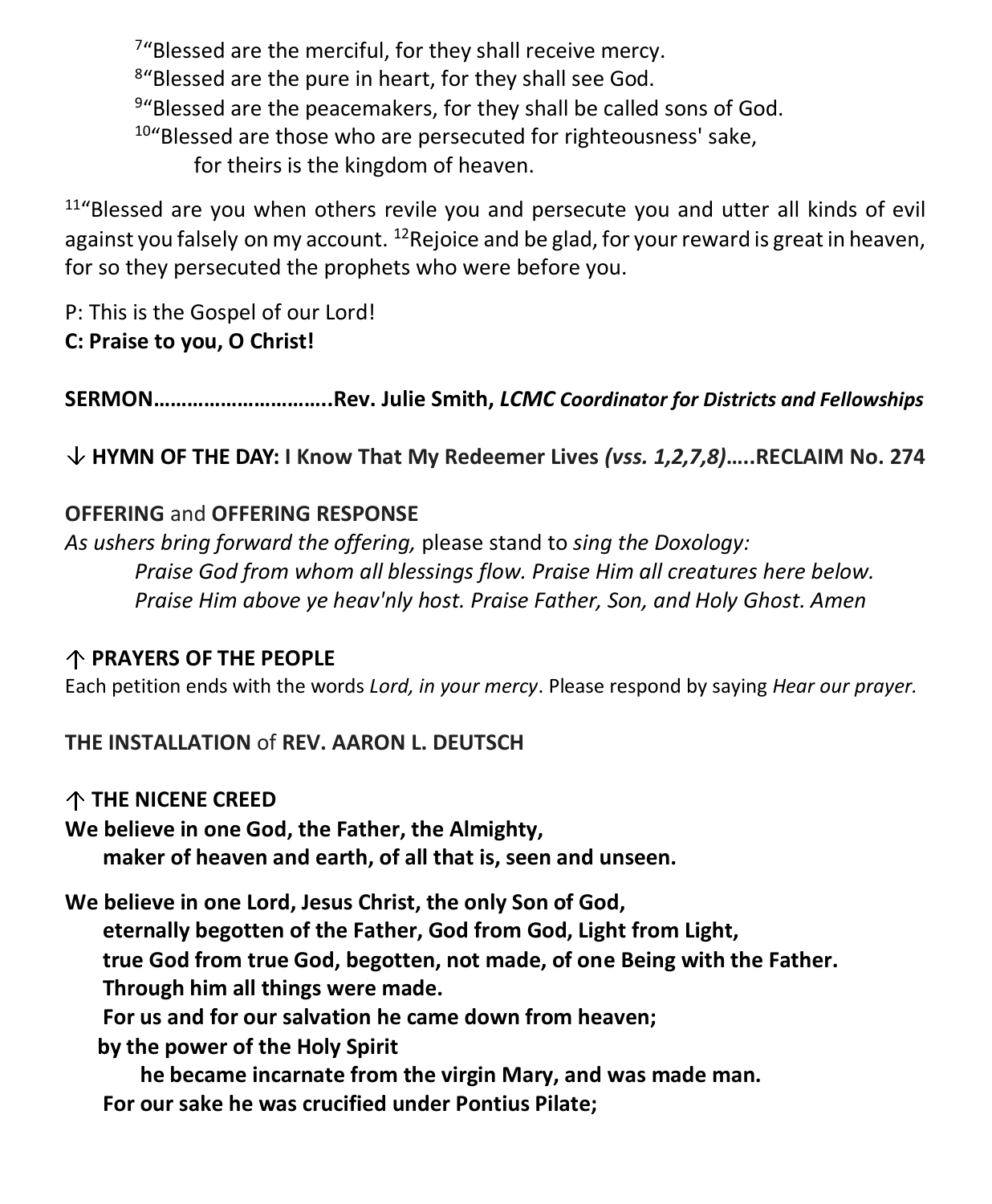**he suffered death and was buried.**

 **On the third day he rose again** 

 **in accordance with the Scriptures; he ascended into heaven and is seated at the right hand of the Father.**

 **He will come again in glory to judge the living and the dead, and his kingdom will have no end.**

**We believe in the Holy Spirit, the Lord, the giver of life, who proceeds from the Father and the Son. With the Father and the Son he is worshiped and glorified. He has spoken through the prophets. We believe in one holy catholic and apostolic Church. We acknowledge one Baptism for the forgiveness of sins. We look for the resurrection of the dead, and the life of the world to come. Amen**

### **THE SACRAMENT OF HOLY COMMUNION**

P: The Lord be with you.

#### **C: And also with you.**

- P: Lift up your hearts.
- **C: We lift them to the Lord.**
- P: Let us give thanks to the Lord our God.
- **C: It is right to give him thanks and praise.**

P: It is indeed right and salutary, for in the night of his betrayal…

# **WORDS OF INSTITUTION**

# **LORD'S PRAYER**

**C: Our Father, who art in heaven, hallowed be thy name, thy kingdom come, thy will be done, on earth as it is in heaven. Give us this day our daily bread; and forgive us our trespasses, as we forgive those who trespass against us; and lead, us not into temptation, but deliver us from evil. For thine is the kingdom, and the power, and the glory, forever and ever. Amen.**

# **COMMUNION DISTRIBUTION**

*Kindly read the Communion Registration Card of our church's practices regarding Holy Communion. If partaking, please sign a card and place in the offering plate or give to an usher so our records are complete.*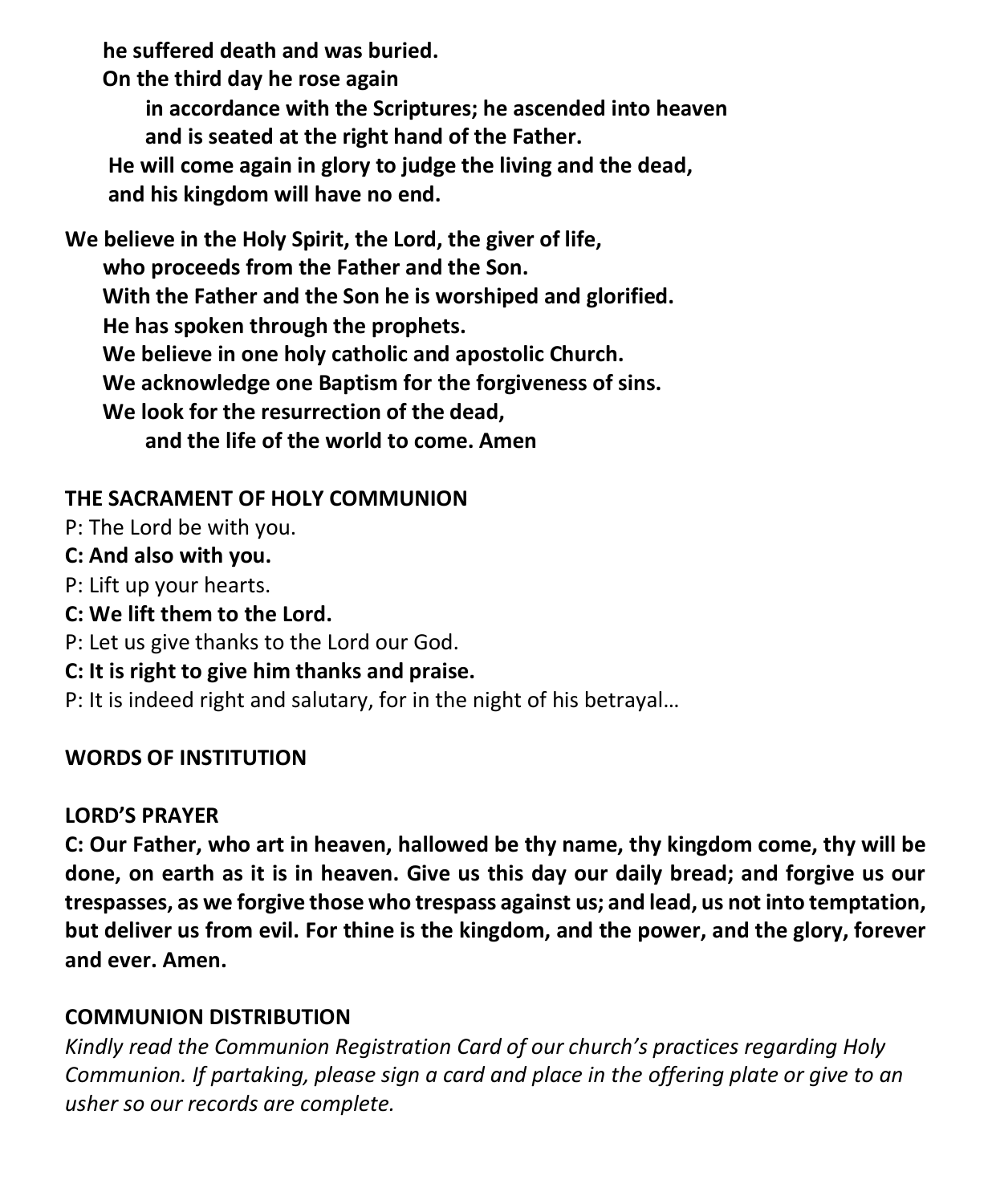#### **BENEDICTION**

|--|--|--|

#### **DISMISSAL**

P: Go in peace and serve the Lord. **C: Thanks be to God!**

#### **POSTLUDE**

#### **THOSE SERVING TODAY**

**Pastor:** Rev. Aaron L. Deutsch **Keyboardist:** Nikki Basel **Reader:** Jim Lambert **Ushers:** Ron and Susan Brooks **Greeters:** Ron and Susan Brooks **Communion Set Up:** Ron and Susan Brooks **Tech Team:** Mike and Vicki Youngerberg **Evangelists/Outreach:** Every member of Resurrection Lutheran

**\_\_\_\_\_\_\_\_\_\_\_\_\_\_\_\_\_\_\_\_\_\_\_\_\_\_\_\_\_\_\_\_\_\_\_\_\_\_\_\_\_\_\_\_\_\_\_\_\_\_\_\_\_\_\_\_\_\_\_\_\_\_\_\_\_\_\_\_\_\_\_\_\_**

#### **CONTACT OUR PASTOR**

**Cell Phone:** 605-742-4469 **Email Address:** [aaron.lee.deutsch@gmail.com](mailto:aaron.lee.deutsch@gmail.com)

#### **THIS WEEK AT RESURRECTION LUTHERAN**

| Sunday    | Nov. 7  | 9:30am             | Worship                          |
|-----------|---------|--------------------|----------------------------------|
|           |         | 10:30am            | Fellowship and Meal              |
| Tuesday   | Nov. 9  | 10:30am            | Dementia Caregiver Support Group |
|           |         | 6:30 <sub>pm</sub> | <b>Church Council Meeting</b>    |
| Wednesday | Nov. 10 | 1:15 <sub>pm</sub> | Women's Bible Study              |
|           |         | 2:45 <sub>pm</sub> | <b>Worship Committee Meeting</b> |
| Thursday  | Nov. 11 | 8:00am             | Man to Man Bible Study           |
| Friday    | Nov. 12 | 6:30 <sub>pm</sub> | Movie Night in the Sanctuary     |
| Sunday    | Nov. 14 | 9:30am             | Worship                          |
|           |         | 10:30am            | Fellowship                       |